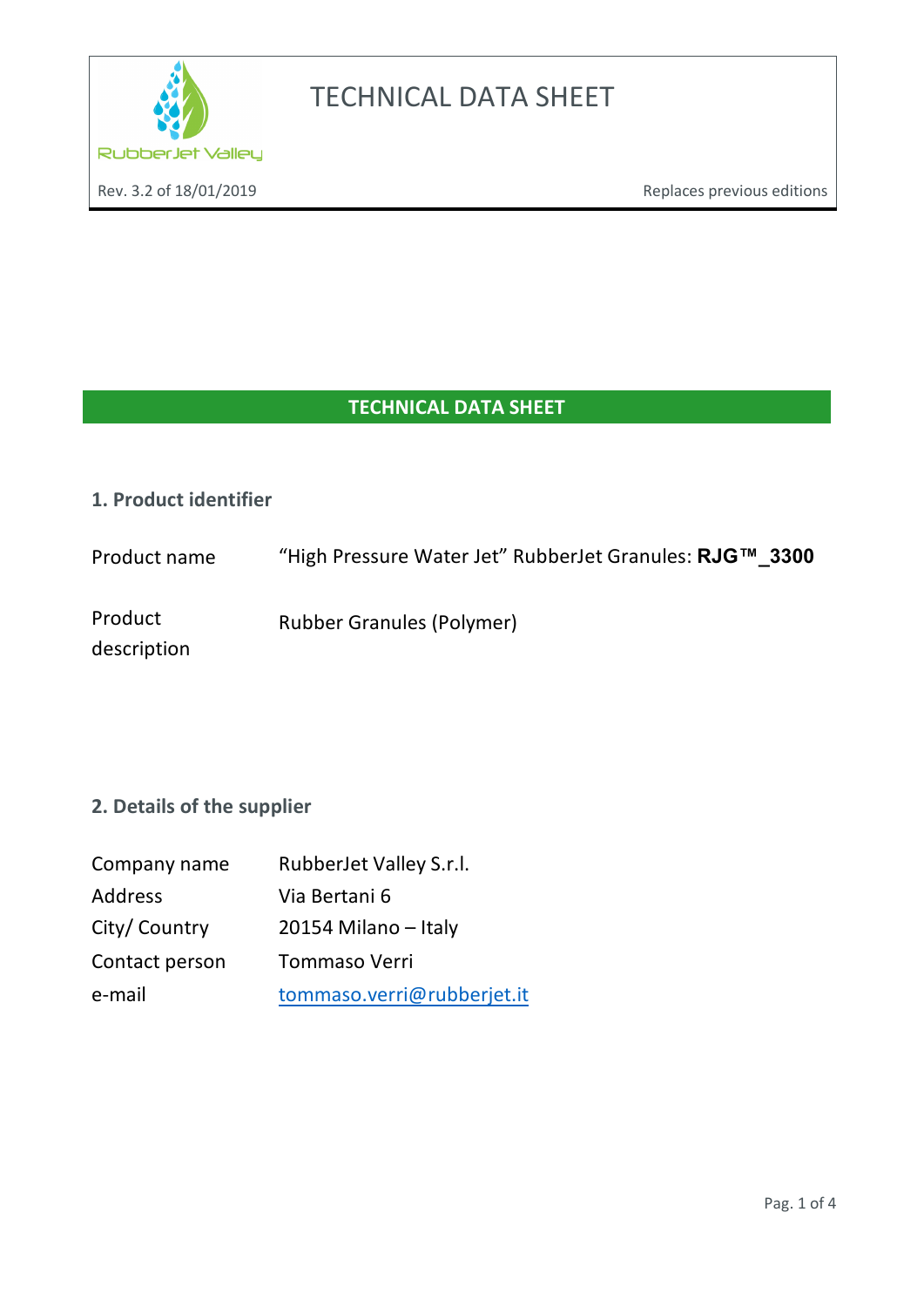

### **3. Physical and Chemical Properties**

| Property                         | <b>Nominal Value</b> | Unit | <b>Testing Procedures</b>       |
|----------------------------------|----------------------|------|---------------------------------|
|                                  |                      |      |                                 |
| <b>Particle Size</b>             |                      |      |                                 |
| $0.5 - 3.3$ mm                   | 100.0                | $\%$ | CEN TS 14243: 2010<br>Punto 5.5 |
| <b>Humidity</b>                  | 0.7                  | $\%$ | ASTM D 1509-95 (2007)           |
| <b>Content of metal fibers</b>   | 0.01                 | $\%$ | CEN TS 14243: 2010              |
|                                  |                      |      | Annex A                         |
| <b>Content of textile fibers</b> | < 0.001              | $\%$ | CEN TS 14243: 2010              |
|                                  |                      |      | Annex B                         |
| <b>Other impurities</b>          | 0.5                  | $\%$ | CEN TS 14243: 2010              |
|                                  |                      |      | Annex C                         |
| <b>Content of Rubber</b>         | 60.0                 | $\%$ | ASTM D 5603 (2008)              |
| <b>Content of Carbon Black</b>   | 29.7                 | $\%$ | ASTM D 5603 (2008)              |
| <b>Content of Ashes</b>          | 1.9                  | $\%$ | ASTM D 5603 (2008)              |
| <b>Extraction with Acetone</b>   | 5,4                  | $\%$ | ASTM D 297 (2013)               |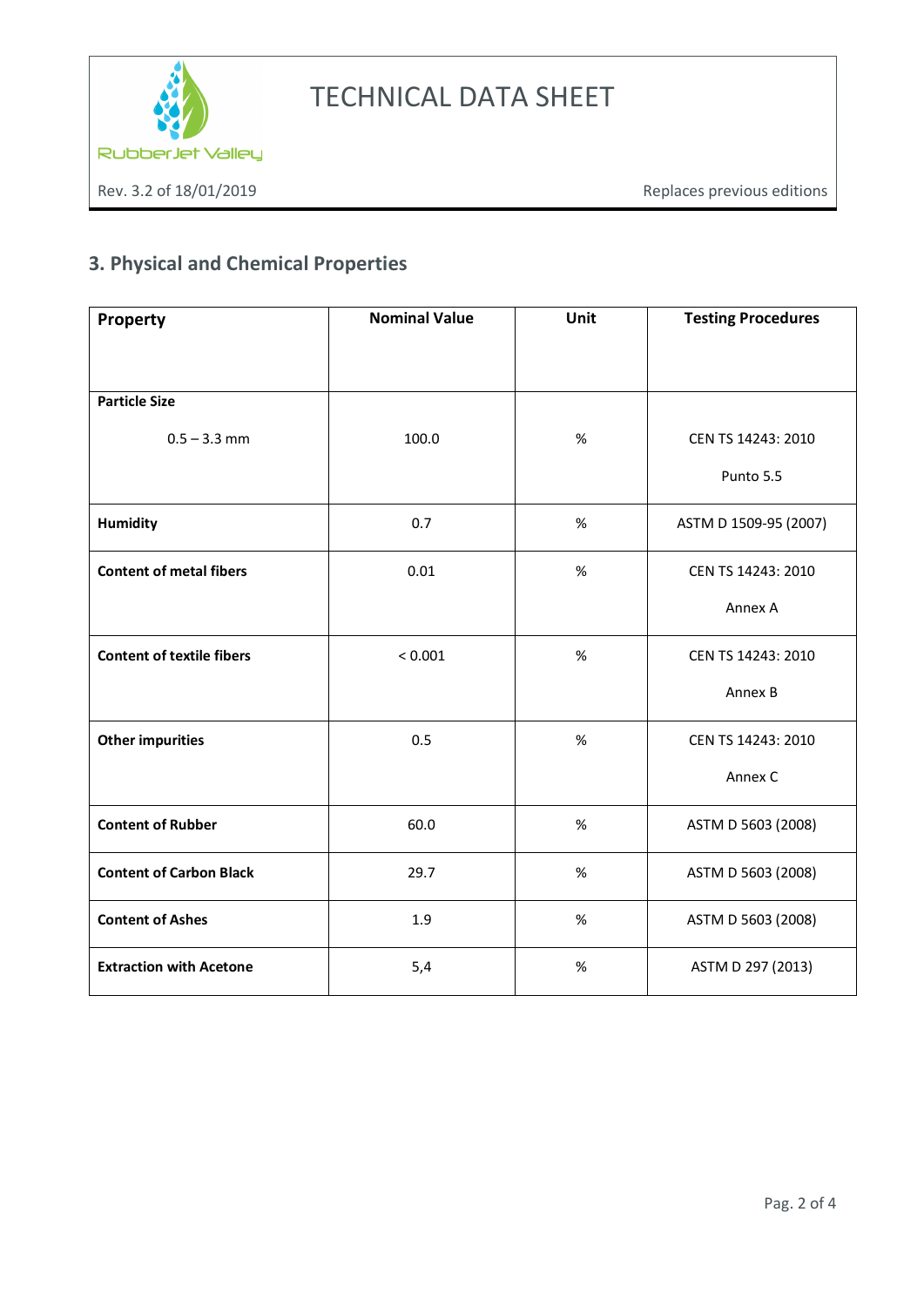

### **4. Surface Appreciation**

### **Electron microscope (SEM)**

The images obtained with the electron microscope are visible below:



**Figure 1 – Powder at 20X**

**Figure 2 – Powder at 100X**